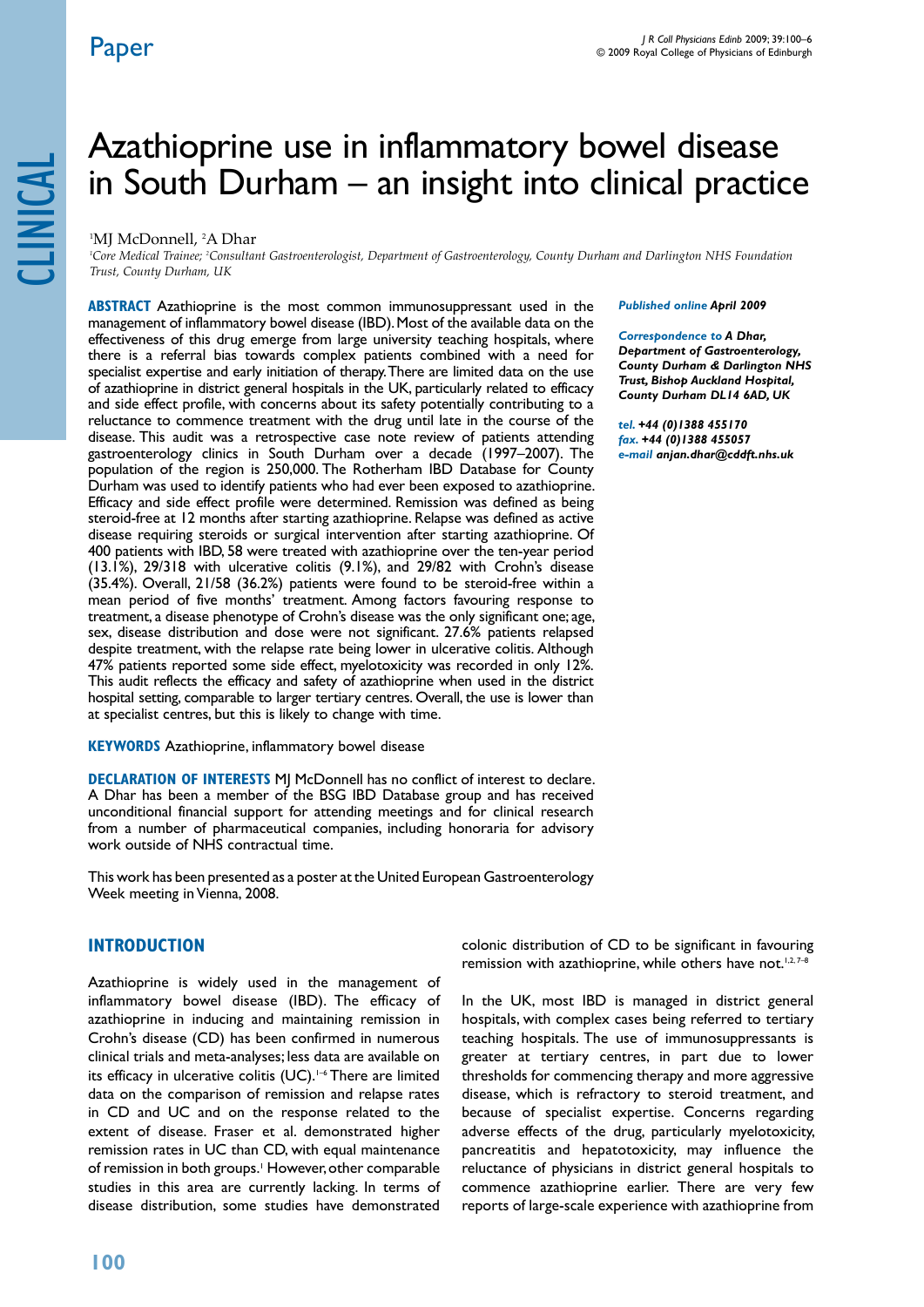district general hospitals with a large number of patients over a long period of time. This audit aims to provide this data, using a comprehensive electronic IBD database in a well-defined cohort over a decade.

# **Aims and Methods**

The primary aim of this audit was to review the practice of using azathioprine in South Durham over a long period of time by various clinicians, both physicians and surgeons, who were looking after patients with IBD over the past ten years. We also aimed to compare our results with published reports from larger centres in the UK and worldwide, specifically looking at the comparative efficacy of azathioprine in the management of CD and UC. Our secondary aims were to look at the relationship between disease extent and response, predictors of induction and maintenance of remission, and the dose and optimum duration of treatment in relation to toxicity and relapse rates.

#### *Patients*

All patients with IBD who had received azathioprine in South Durham between 1997 and 2007 were identified from the Rotherham IBD database®. This Microsoft Access®-based electronic database holds the details of all patients with IBD in County Durham with a minimum dataset of 16 epidemiological and clinical parameters which were agreed to by the British Society of Gastroenterology IBD Database User Group. A complete case note review was then undertaken for patients who had received azathioprine, and data were recorded on a structured Microsoft Excel® proforma.

Data were analysed separately for the two disease subgroups of CD and UC. The extent of involvement of the disease was defined by a combination of colonoscopic, histological and/or radiological examination according to the Montreal classification, and the maximum extent of involvement recorded as the definitive extent of disease.<sup>9</sup> A clinic patient was defined by one attendance at the outpatient clinic over a 12-month period. The following groups of patients were excluded from analysis – patients lost to follow-up (defined as no clinic visit within the past two years) and patients with indeterminate colitis.

# *Indications for starting azathioprine, dosage and TPMT assay*

The indications for starting treatment with azathioprine were divided into the following three groups: steroidsparing effect, refractory disease and to maintain remission in frequent relapsers. The dose of azathioprine that was effective for a particular patient was defined as the dose in mg/kg/d which maintained remission for 12 months. An arbitrary division was made into two groups: ≤2 mg/kg/d and >2 mg/kg/d. The initial dose was also recorded to see if early onset side effects were dose-related. The number of patients who had a thiopurine methyltransferase

(TPMT) enzyme assay carried out was also recorded, and results noted as normal, intermediate or low.

# *Efficacy of azathioprine*

The clinical efficacy of azathioprine was recorded as either 'remission' or 'relapse'. Remission was defined in one of three ways: successful withdrawal from steroids within one year of commencing azathioprine, >50% reduction in the frequency of relapses over the first year of treatment in comparison with the year prior to starting treatment, and a reduction in mean C-reactive protein (CRP, mg/L) from baseline over the first year of treatment (as compared with mean baseline CRP over the year prior to treatment). Patients who remained on low-dose maintenance therapy with steroids were recorded as remission not achieved. The continued use of oral 5-aminosalicylic acid (5-ASA) compounds and Predfoam or 5-ASA enemas was allowed within the definition of remission. Relapse was defined as worsening of symptoms necessitating systemic steroid or surgical treatment.

#### *Adverse events*

The following adverse events were specifically recorded: gastrointestinal symptoms (abdominal pain, nausea, vomiting, diarrhoea), infections, myelotoxicity defined by leukopaenia (mean white cell count  $\leq 4.0 \times 10^9$  and/or a neutrophil count  $\leq 2.0 \times 10^9$  within the first three months of treatment), hepatotoxicity, pancreatitis, allergic reaction (fever with rash) and miscellaneous (any other symptoms not listed above). Furthermore, the number of patients in whom azathioprine needed to be discontinued owing to adverse events was recorded.

# *Statistics*

Owing to the retrospective nature of the data, most of the results are mainly descriptive. A chi-squared test was used to analyse the effect of azathioprine on the reduction of steroid requirement in patients with IBD. Relationships of variables such as age, gender and disease types to response and relapse rates were analysed using chi-squared and logistic regression tests. Statistical analysis was performed using SSPS software on Microsoft Excel® and Prism®.

# **Results**

# *Patient demographics*

The total number of patients attending the IBD clinic in South Durham over the past 10 years was obtained from the departmental database. Of the 400 patients with IBD in South Durham, there were 318 patients with UC (72.3%) and 82 with CD (18.4%). A total of 58 (13.2%) were treated with azathioprine: 29 with UC and 29 with CD. This equates to 9.1% of UC patients and 35.4% of CD patients treated. The mean age of patients treated with azathioprine was 39 years (range 11–70) with a male to female ratio of 2:3. The average duration of treatment was 22.4 months (range 8–57). Table 1 shows the distribution of azathioprine use according to the nature of the disease.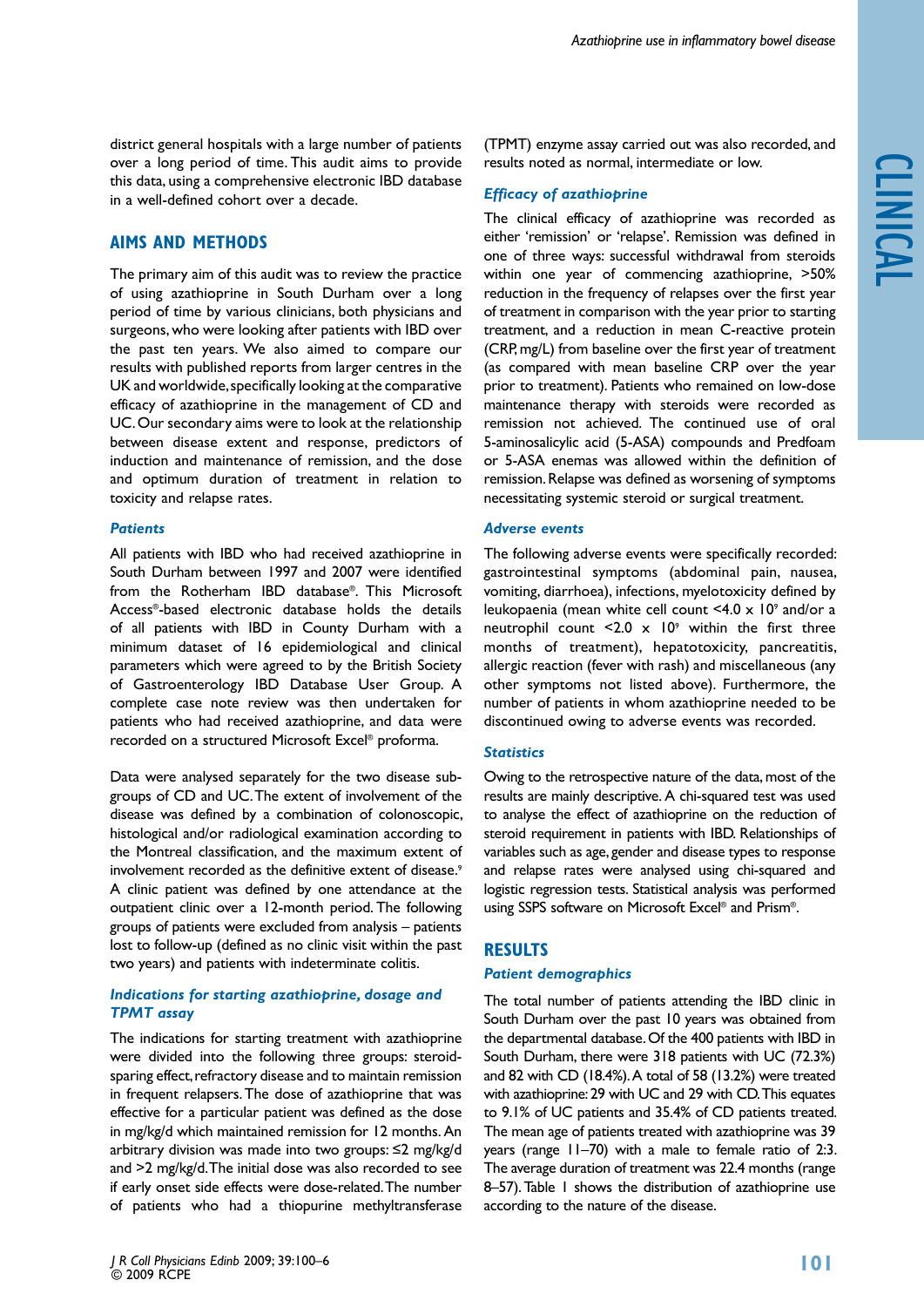**table 1** Azathioprine use in relation to disease characteristics

| Disease type       | <b>Disease distribution</b> | Number (%) |
|--------------------|-----------------------------|------------|
| Crohn's disease    | lleal disease (LI)          | 4(11)      |
|                    | Colonic disease (L2)        | 19 (66)    |
|                    | lleocolonic disease (L3)    | 6(20)      |
| Ulcerative colitis | Distal                      | 7 (24)     |
|                    | Left-sided/subtotal         | 10(35)     |
|                    | Pancolitis/total            | 12(41)     |

**TABLE 2** Indications for commencing azathioprine

| Indication for<br>treatment                             | Crohn's<br>disease (n=29) | <b>Ulcerative</b><br>colitis (n=29) | <b>Total</b><br>$(n=58)$ |
|---------------------------------------------------------|---------------------------|-------------------------------------|--------------------------|
| Steroid-sparing                                         | 12 (41.4%)                | 9(31.0%)                            | 21<br>(36.2%)            |
| Refractory<br>disease                                   | 6(20.7%)                  | 5(17.2%)                            | (19.0%)                  |
| Maintenance<br>of remission<br>in frequent<br>relapsers | 11(37.9%)                 | 15 (51.7%)                          | 26<br>(44.8%)            |

#### *Indications for commencing azathioprine*

Most patients were started on azathioprine for the maintenance of remission of active disease prone to frequent relapses. Table 2 shows the distribution of the indications for commencing azathioprine.

#### *TPMT activity and azathioprine dose*

Thiopurine methyltransferase enzyme assay was carried out in 8/58 (13.8%) patients only. Of those recorded, all had normal TPMT activity. Five patients who had their TPMT activity measured experienced adverse effects. There was no discernible relationship between TPMT activity and adverse events. The paucity of TPMT assays reflects the introduction of this assay in the latter part of the study decade.

Interestingly, the median starting dose of azathioprine prescribed was only 1 mg/kg. The initiating dose varied from 0.5 mg/kg/d in some to 2.5 mg/kg/d in others. A wide variation in clinical practice was observed between clinicians, with a tendency to start with very low doses of 0.5–1.0 mg/kg/d in one hospital and a much higher starting dose of 2–2.5mg/kg/d in another hospital. Table 3 shows the distribution of azathioprine dosage across the two sites. The final maintenance dose of azathioprine was >2 mg/kg in 30 patients (15 with CD and 15 with UC) and <2 mg/kg in the remaining 25 patients (12 with CD and 13 with UC). The final dose was not available in three patients. No attempts were made to increase the dose to 3 mg/kg or more in any patient who had not responded. Adverse events were recorded in 17/30 (56.7%) patients taking high-dose azathioprine and 10/25 (40.0%) patients taking low-dose

#### **TABLE 3** Starting dose of azathioprine

| <b>Starting dose of</b><br>azathioprine<br>(mg/kg) | Site A     | <b>Site B</b> | <b>Total</b> |
|----------------------------------------------------|------------|---------------|--------------|
| 0.5                                                | 6(20.1%)   | (3.4%)        | 7(12.1%)     |
| 0. ا                                               | 16 (55.2%) | 15(51.7%)     | 31 (53.4%)   |
| 1.5                                                | 4 (13.8%)  | 3(10.4%)      | 7(12.1%)     |
| 2.0                                                | 0          | 8(27.6%)      | 8 (13.8%)    |
| 2.5                                                | 0          | 3(10.4%)      | 3(5.2%)      |
| Not documented                                     | 3(10.4%)   | 0             | 3(5.2%)      |



azathioprine. There was no statistically significant relationship between the dose of azathioprine and occurrence of adverse events.

#### *Remission rates*

Twenty-one out of 58 patients (36.2%) were found to be steroid-free within a mean time of five months; 41% of these patients had CD while 31% had UC. Forty out of 58 patients (69%) were noted to have a reduction in the number of flare-ups of their IBD within the first year of their treatment with azathioprine, with equal numbers of patients with CD and UC. There was no documentation with regard to the effects of flare-ups in 12/58 patients (20.7%), and six out of 58 patients (10.3%) showed no improvement with azathioprine.

Reduction from baseline CRP within the first year of treatment was achieved in 31/58 (53.4%) patients; 17/29 (58.6%) with CD and 14/29 (48.3%) with UC. The range of CRP before treatment was 3–299 mg/L and after treatment 3–76 mg/L. Eleven out of 58 patients (18.9%) did not show any improvement in baseline CRP and 16/58 (27.6%) did not have CRP results after their commencement of azathioprine. Figure 1 shows these results.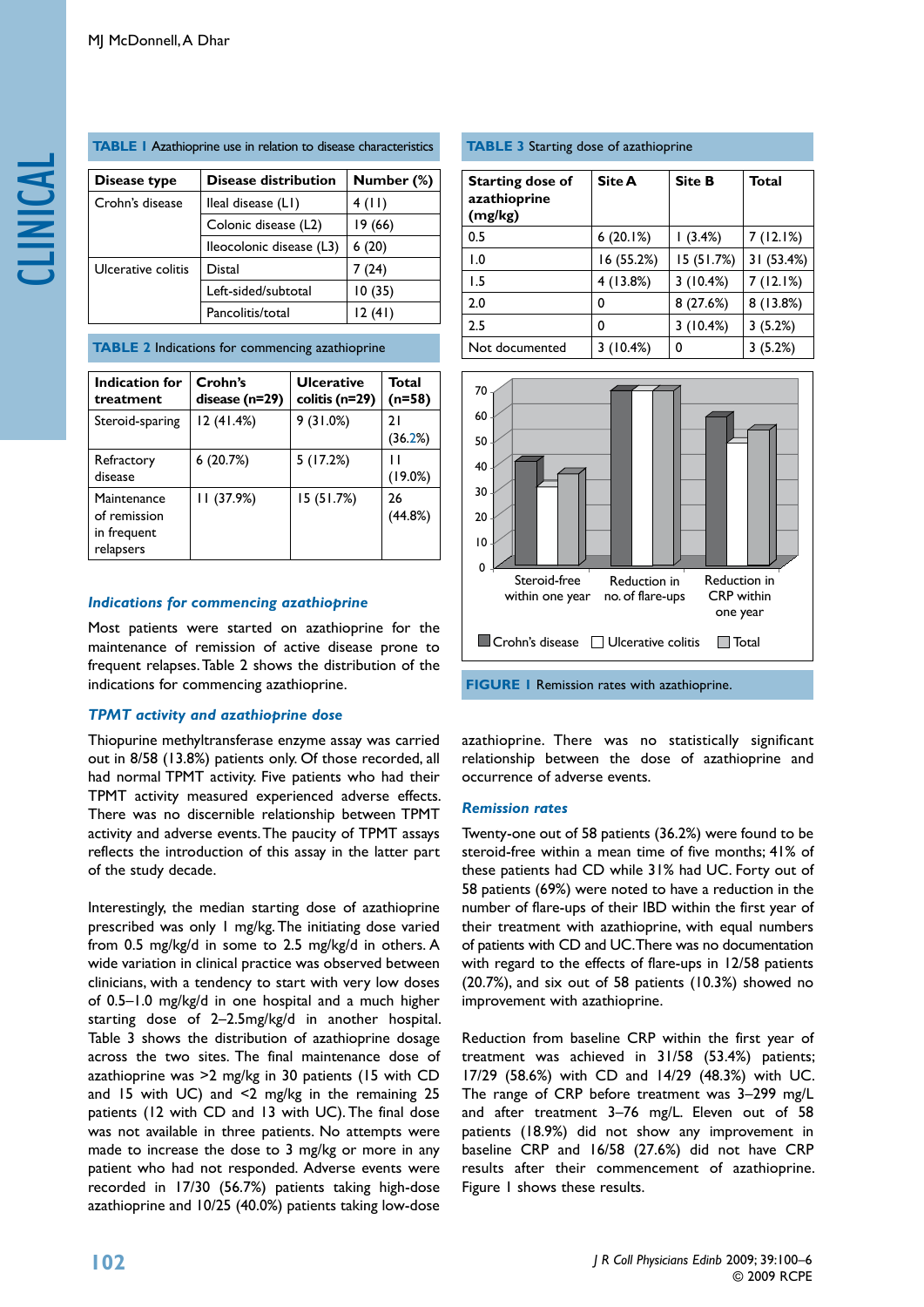| <b>The reference is classed to azatmopting</b> |                                    |                                                                     |  |  |
|------------------------------------------------|------------------------------------|---------------------------------------------------------------------|--|--|
| Major adverse<br>events                        | <b>Total number</b><br>of patients | <b>Number of patients</b><br>in whom medication<br>was discontinued |  |  |
| Hepatotoxicity                                 |                                    |                                                                     |  |  |
| Pancreatitis                                   |                                    |                                                                     |  |  |
| Myelotoxicity                                  |                                    |                                                                     |  |  |

# **TABLE 4** Adverse events related to azathioprine

# *Relapse rates*

Fifteen out of 58 patients (25.6%) relapsed despite treatment with azathioprine in varying doses. Of those with CD, the relapse rate was 10/29 (34.2%); seven (24.1%) of these patients required surgical intervention and three (10.1%) required the reintroduction of systemic steroids. The relapse rate was considerably lower in patients with UC than CD.

# *Predictors of response*

The nature of IBD seemed to have a trend towards predicting response to azathioprine, with CD patients showing a higher response than UC (41% vs 31%), but this did not reach statistical significance. Other factors that were not statistically significant for response to azathioprine were age, sex, disease distribution and dose. However, it must be noted that more patients with CD relapsed than with UC.

# *Adverse events*

The overall adverse event rate was 27/58 (47%). Minor side effects were recorded in 13 patients (22.4%). Of these, eight had gastrointestinal side effects and five had miscellaneous symptoms (three with skin rash, one with hair loss and another with an abnormal shivering episode). All of these symptoms subsided within two weeks, and medication did not need to be discontinued (Table 4).

With regards to major adverse events, there was no incidence of clinical hepatotoxicity resulting in cessation of treatment in any patient in this cohort. Pancreatitis was reported in two patients, both of whom were noted to have a high level of alcohol intake, which is potentially another cause for pancreatitis, and so azathioprine was not discontinued. Myelotoxic effects were reported in 7/58 (12.1%) patients, with leukopaenia in four patients and neutropaenia requiring antibiotics in one patient. Azathioprine was only discontinued in the patient with neutropaenia and restarted at a later date. Time to onset of leukopaenia ranged between four and 14 weeks after initiation of treatment. The frequency of adverse events was similar in CD and UC.

Other indications for discontinuation of medication included non-response in 10 patients who subsequently underwent definitive surgery. One patient requested to stop the medication as they were feeling well and in remission. We did not find any patient who had developed haematological malignancies such as leukaemia or lymphoma in this audit. At the time of data collection, all 58 patients treated with azathioprine were alive and hence we do not attribute any excess mortality to the use of azathioprine over the period of observation.

# **Discussion**

This audit is a report of the clinical practice of azathioprine in the management of IBD in two district general hospitals in South Durham, northern England, over a ten-year period. It is a realistic report of the efficacy of the drug, its relative safety and the frequency of side effects, and relates to IBD practice outwith specialist centres. It eliminates bias related to consultant expertise, specialist training in IBD, physicians/gastroenterologists vs surgeons and referral. It is therefore a reflection of outcomes that can be expected by the average clinician encountering patients with IBD in district general hospitals in the UK.

The overall use of azathioprine in this cohort of 400 patients with IBD was 13.2%, which is slightly lower than the national figure of usage of 19% (personal communication from Dr Cathryn Edwards, Chair of the BSG IBD Database Committee) and the Oxford study, which reported 18.2% usage. This is explained by various factors, including a much higher threshold to commence azathioprine in the earlier part of the decade as well as physician choice. Approximately three times as many patients with CD received azathioprine compared with UC patients in South Durham, and this compares well with other reports. However, many fewer patients with UC were treated with azathioprine compared with a tertiary centre such as Oxford (9% vs 26%), which is indicative of a preference for surgery in UC patients who did not respond to steroids in Durham.<sup>1</sup> Our response/ remission rates compare favourably with published data on both CD and UC, with a total of 36.2% of patients being steroid-free within a year of treatment, 69.0% of patients experiencing a reduction in flare-ups over the first year of treatment and 53.4% achieving a reduction in baseline CRP over the first year of treatment.<sup>1-11</sup>

Our audit showed a steroid-free proportion of 36% and a reduction of flare-ups in 70% of patients, which is lower than reported figures in other studies. Ardizzone et al. reported that 70% of patients who had shown endoscopic and clinic remission in UC were able to stop steroids.<sup>11</sup> Pearson et al. demonstrated the same effect of azathioprine in CD, whereby 68% of patients who had shown improvement were no longer on steroids at the end of one year on azathioprine.<sup>4</sup> In a retrospective study by Khan et al. 68% of patients with IBD were steroid-free at one year.<sup>2</sup> Our result may in part be explained by the tendency to use smaller doses for induction and maintenance treatment in this cohort (mean dose of 1 mg/kg).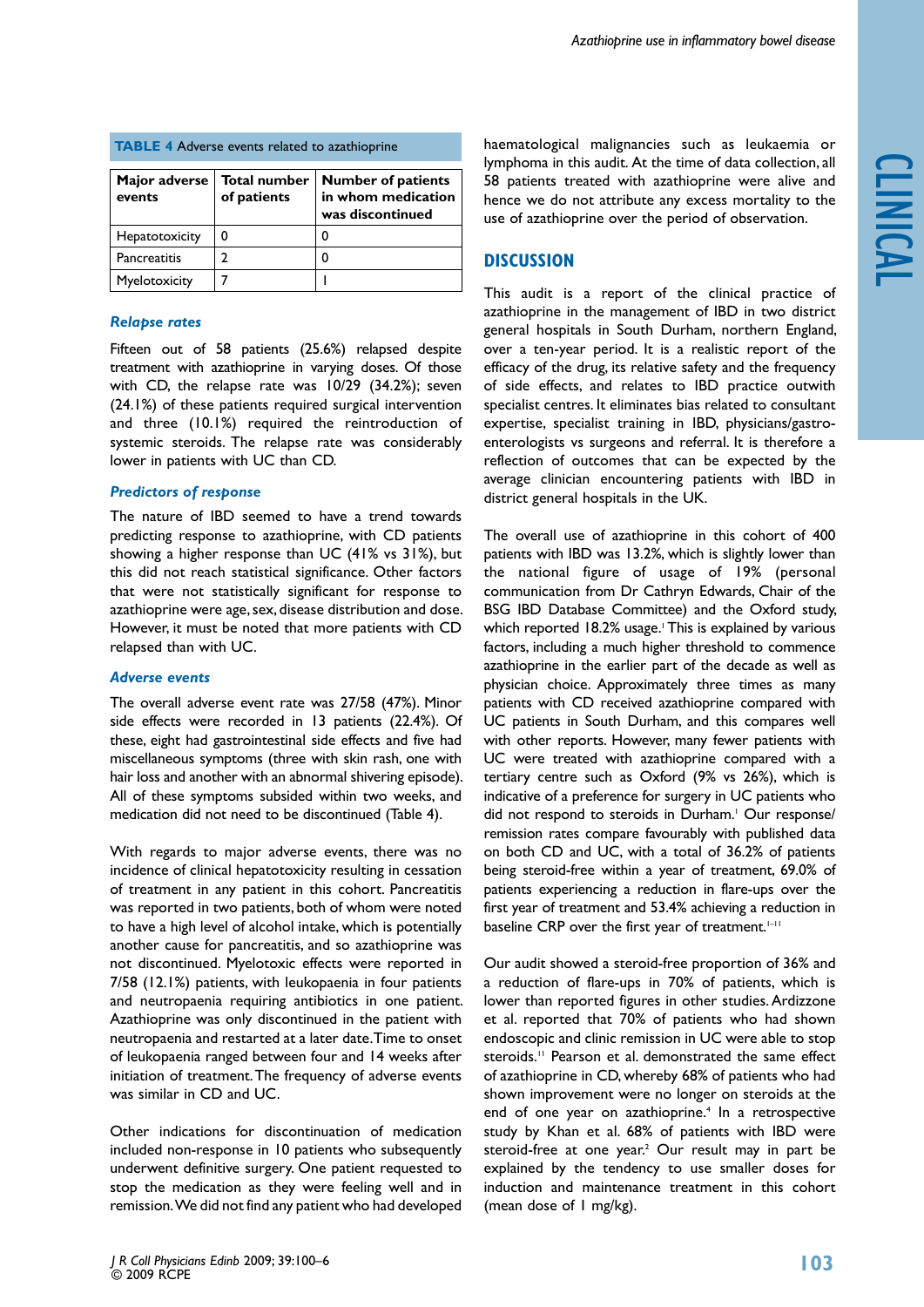# clinical

It is well known that the immunosuppressive effect of azathioprine is dose-dependent, with the usual dose of azathioprine being 2–2.5 mg/kg. In a large randomised trial, O'Donoghue et al. found a 2-mg/kg dose effective in maintaining remission.5 In the meta-analysis of CD, Pearson et al. calculated an effective range of 2–3 mg/kg.<sup>4</sup> Yet some studies have shown a positive response to azathioprine at a lower mean maintenance dose of 1.5 mg/kg.<sup>2</sup> As another indicator of response to the drug, we compared the reduction in the number of flare-ups of IBD in the first year of treatment to the year prior to commencing azathioprine and found improvements in 69% of patients with equal incidence between CD and UC. This result is consistent with published data. Khan et al. demonstrated improvements in 74% of patients, and Hawthorne et al. showed similar results.<sup>2,12</sup> George et al. in a retrospective review using 6-mercaptopurine (6-MP) in 105 patients with UC demonstrated a remission rate of 65%, similar to our data.12 Fraser et al. demonstrated remission rates of 64% and 87% in CD and UC respectively when looking at 414 patients treated with azathioprine over a six-month period in a large Oxford cohort of IBD.<sup>1</sup>

Reduction in CRP from baseline was also used as a marker of remission with improvement demonstrated in 53.4% patients. Although inflammatory markers are often used in clinical practice as laboratory markers to demonstrate improvement in disease activity, it must be noted that CRP may be influenced by other factors such as corticosteroid and antibiotic use and therefore its use as an independent marker of response to azathioprine may be limited.

In our audit, 25.6% patients relapsed despite treatment with azathioprine. Relapse was defined as worsening of symptoms necessitating additional systemic steroid therapy or surgery. The relapse rate was higher in CD than UC (34.2% vs 17.2%). This is similar to the relapse rate found in other studies.<sup>1-3,11-12</sup> Candy et al. randomised patients with CD to treatment with azathioprine plus prednisolone or prednisolone alone. The remission rates at 12 weeks were equal in both groups, but after 15 months 42% of patients receiving azathioprine achieved and maintained remission compared with 7% on placebo.<sup>3</sup> Hawthorne et al. studied 79 patients with UC who had been receiving azathioprine treatment for more than six months and were randomised to continuing treatment or withdrawal of treatment. The one-year relapse rate was 36% for patients who continued on azathioprine and 59% for patients who discontinued treatment.<sup>12</sup>

We also found that azathioprine was more likely to induce remission in CD than UC, but relapse rates were much lower in those with UC. This contrasts with the study by Fraser and colleagues, where remission rates were higher in UC but the maintenance of remission was equal in both groups.<sup>1</sup> In our study, there appears to be a trend suggesting better response rates with CD than UC (41% vs 31%), although this did not reach statistical significance. Age, sex, disease distribution and dose did not influence response to the drug. Other studies have shown male sex and older patients to be predictive factors for maintenance of remission.<sup>1,5</sup> A French study found no significant relationship between the site of disease involvement, but several other studies have demonstrated colonic distribution of CD to be significant in favouring remission with azathioprine.<sup>1,7-8</sup>

Uncertainties exist regarding factors predicting response to treatment with azathioprine. Neutrophil count has been identified in several studies over time as a predictor of the induction and maintenance of remission.<sup>1,7,8,13</sup> A recent case-control study in Canada identified male gender, initial presentation with severe disease, requirement of hospitalisation on diagnosis and the use of systemic steroids within six months of diagnosis to be predictive factors for azathioprine use in UC.<sup>10</sup> This contrasts with Fraser et al. who found gender to be significant in CD only and not UC.<sup>1</sup>

The mean duration of treatment with azathioprine in this audit was 22.4 months, with a range from eight to 57 months. The optimal duration of treatment with azathioprine in IBD remains controversial. Fraser et al. in a 30-year review concluded that longer treatment with azathioprine does not alter the risk of relapse after stopping treatment.<sup>1</sup> A previous retrospective study suggested that treatment for longer than three to four years was no better than withdrawal of azathioprine treatment.7 However, a more recent European multicentre study demonstrated that a continuation of treatment beyond four years further improved clinical activity in CD and reduced steroid requirement in both diseases.14 The main argument against longer treatment duration of azathioprine is a long-term increased risk of malignancy. Studies assessing the risk of malignancy in IBD have demonstrated conflicting results. Kandiel et al. in their meta-analysis described a four-fold increase in the risk of lymphoma in patients treated with azathioprine or 6-MP.<sup>15</sup> The recent CESAME study suggested a doubling in the risk of lymphoma in patients with IBD.16 In contrast, several other studies, including a recent meta-analysis on the risk of malignancy with immunosuppressive drugs in IBD, have demonstrated no increased risk of malignancy following long-term treatment with azathioprine.<sup>10,17,18</sup>

Over the timescale of the study, there was no drugrelated mortality. Adverse effects of azathioprine have been widely reported and have been the reason for physicians' concern. The overall adverse event rate in this audit was 27/58 (47%), perhaps reflecting the reality of practice outside the clinical trial setting. Nausea and vomiting did not appear to be dose-related and dose reduction did not make these adverse effects less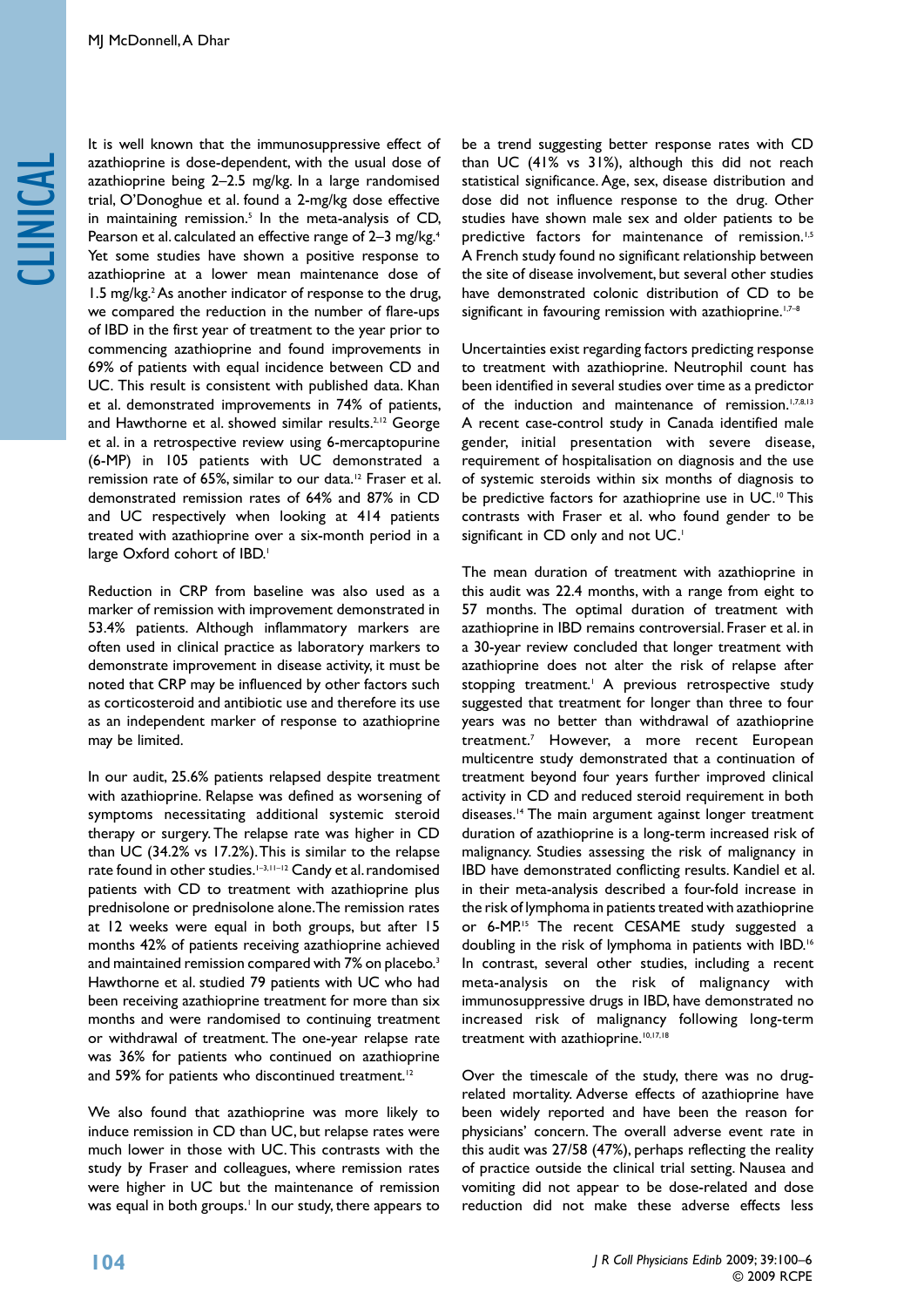obvious. Minor side effects were reported in 22.4% of patients. Myelotoxicity occurred in 12.1% of patients in this audit. The incidence of leukopaenia was consistent with other studies (2–3.8%) as was the incidence of other side effects.6,13 Pancreatitis seemed to occur less often than previously reported, although serum amylase was only obtained in patients complaining of epigastric pain. In the literature, pancreatitis has been reported in the order of 3-7% of cases.<sup>19</sup> Adverse events did not appear to be dose-related, and dose reduction did not make them less obvious. Although it has been reported that up to one third of patients may have to be withdrawn from treatment due to adverse effects, we had a much lower rate of withdrawal.<sup>1,20,21</sup>

Thiopurine-related adverse drug reactions are frequent, ranging from 5% up to 40% in both a dose-dependent and dose-independent manner.<sup>22</sup> Azathioprine and 6-mercaptopurine are both inactive pro-drugs that require intracellular activation into the active 6-thioguanine nucleotides (6-TGNs).20,23,24 This metabolic process undergoes three different competitive pathways that are catalysed by three different enzymes: xanthine oxidase (XO), TPMT and inosine triphosphatase (ITPA), all of which exhibit genetic polymorphisms.<sup>23</sup> The relevant activities of these three enzymes determine the amount of active 6-TGN metabolites.

Thiopurine methyltransferase activity is genetically determined, varying in different ethnic populations and can be normal, intermediate or low.<sup>20</sup> Pharmacogenetic studies have found that adverse reactions such as neutropaenia occur more commonly in patients with low TPMT activity.20,21,23,24 These patients can safely be treated with reduced doses of azathioprine, provided they are subject to close monitoring. Patients with intermediate TPMT activity are most likely to respond to azathioprine treatment, while those with very high TPMT activity may be resistant to standard doses of therapy.<sup>20</sup> Early adverse reactions such as nausea, vomiting, arthralgia and flu-like symptoms may be associated with polymorphisms in ITPA.21 Pharmacogenetic polymorphisms in the 6-MP pathway may help to identify patients at risk of associated toxicities and serve as a guide for dose individualisation. Based on several cost–benefit analyses, an assessment of TPMT activity is recommended prior to initiating thiopurine therapy in patients with  $IBD<sup>22</sup>$  The positive effects of azathioprine have to be balanced with its adverse effects. Some studies have defined factors such as

TPMT co-administration of mesalazine and concomitant steroid use to predict susceptibility to adverse reactions to azathioprine.<sup>23,25,26</sup>

Azathioprine is an established medication for the treatment of IBD, but greater benefit may be obtained if prescribed at higher initial doses, thereby increasing the likelihood of inducing remission. Although this is a retrospective review and there are therefore some limitations to the study, long-term data are critical for clinical decision-making and are unlikely to be obtained from prospective data; further large-group population studies are needed to define this risk–benefit ratio.

The retrospective data in this audit also have some inherent limitations. Not all the necessary information could be obtained from patient case notes. The cohort is small in comparison to other similar studies and there is likely to be heterogeneity in prescribing between clinicians. The data presented reflect the clinical practice of these hospitals and extend over a long period, and we believe that this audit reflects the safety and efficacy of azathioprine in IBD in clinical practice outside of specialist centres in the UK and mirrors the experience of expert IBD clinicians in other parts of the world. This in itself is reassuring and should encourage more gastroenterologists to initiate treatment appropriately and in the correct dosage. A survey of British gastroenterologists in 1999 showed that there was marked variation in the duration of azathioprine use, with 46% of gastroenterologists using azathioprine for less than two years and only 17% continuing treatment for four years or longer.<sup>27</sup>

We conclude from our ten-year audit that azathioprine remains a safe and effective drug for the treatment of IBD. Although there are several recognised potential safety concerns regarding the use of azathioprine in IBD, this needs to be counterbalanced by objective decisionmaking, good risk–benefit counselling and a high clinical index of awareness of these potential problems. This audit should encourage confidence in gastroenterologists practising in district general hospitals to initiate early treatment using the recommended effective dosage to achieve high remission rates. Correlation to TPMT and other thiopurine metabolites could be structured in the future to allow clinicians to use azathioprine with greater confidence.

# **References**

- 1 Fraser AG, Orchard TR, Jewell DP. The efficacy of azathioprine for the treatment of inflammatory bowel disease: a 30-year review. *Gut* 2002; 50:485–9.
- 2 Khan ZH, Mayberry JF, Spiers N et al. Retrospective case series analysis of patients with inflammatory bowel disease on azathioprine: a district general hospital experience. *Digestion* 2000; 62:249–54.
- 3 Candy S, Wright J, Gerber M et al. A controlled double blind study of azathioprine in the management of Crohn's disease. *Gut* 1995; 37:674–8.
- Pearson DC, May GR, Fick GH et al. Azathioprine and 6-mercaptopurine in Crohn's disease: a meta-analysis. *Ann Intern Med* 1995; 123:132–42.